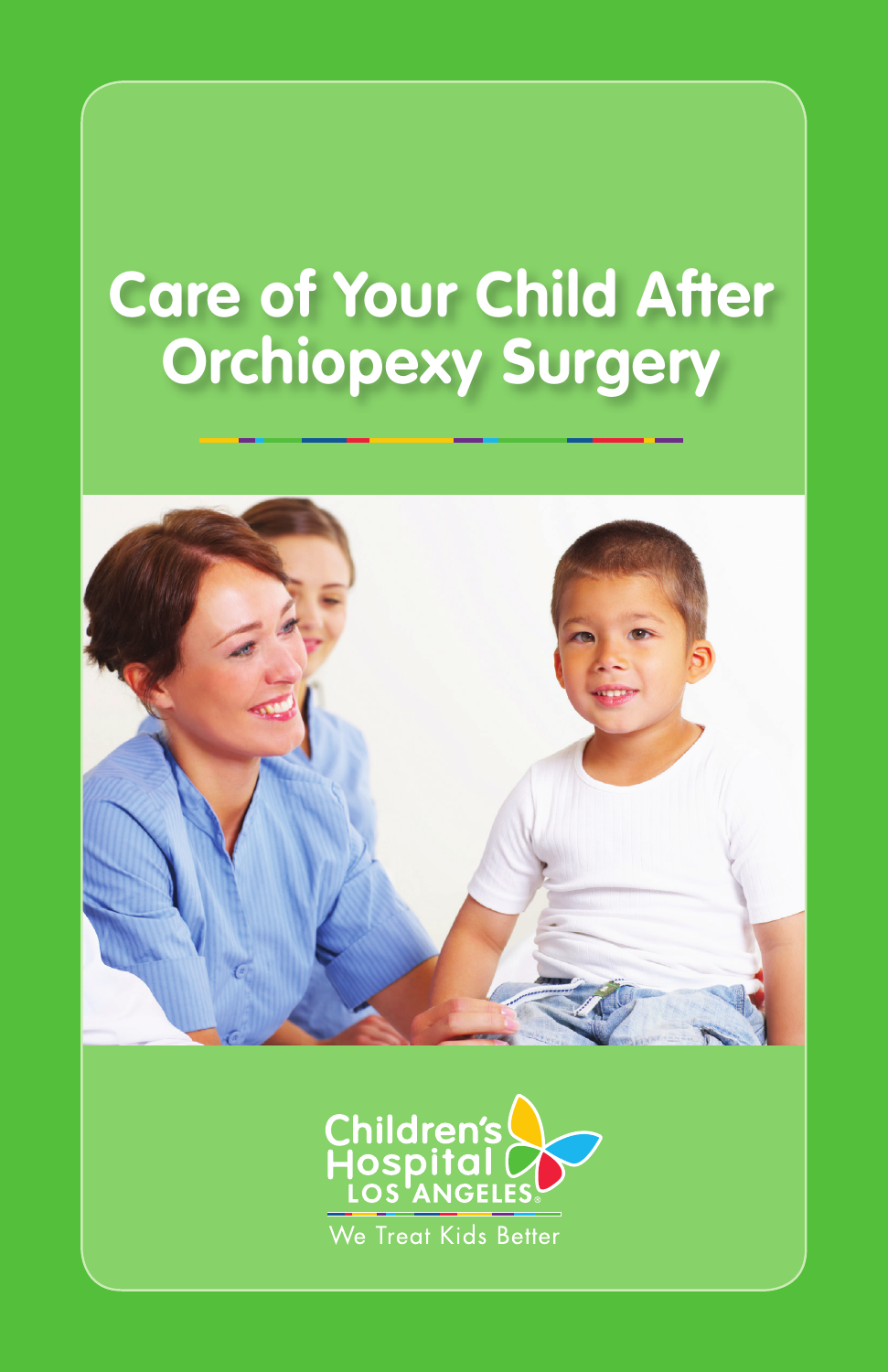# **Care of Your Child After Orchiopexy Surgery**

Orchiopexy surgery is done to move an undescended testicle into the scrotum. An undescended testicle is a testicle that has not dropped down into the sack (scrotum). During the procedure, the undescended testicle is moved to its normal position in the scrotum.

#### **What to expect**

It is normal to have some discomfort at home especially at the wound sites. This typically lasts for a few days. You may see swelling/bruising of the groin and/or scrotum.

#### **Activity**

- No rough play or contact sports for 4 to 6 weeks after surgery. This includes bike riding, straddling toys and other activities where the genitals may be hurt. Babies may have tummy time and may use car seats/strollers.
- Protective cups should always be worn during sports activities for the rest of your child's life. If you have any questions about this, please talk to your child's doctor during the post-op visit.

## **Bathing**

- Give your child a sponge bath for the first 2-7 days after the surgery. Your doctor will tell you how many days.
- For a sponge bath, do not have him sit in the bathtub. Instead, use a clean washcloth and warm water to clean him.
- Do not use very warm or hot water for the first 7 days after the surgery.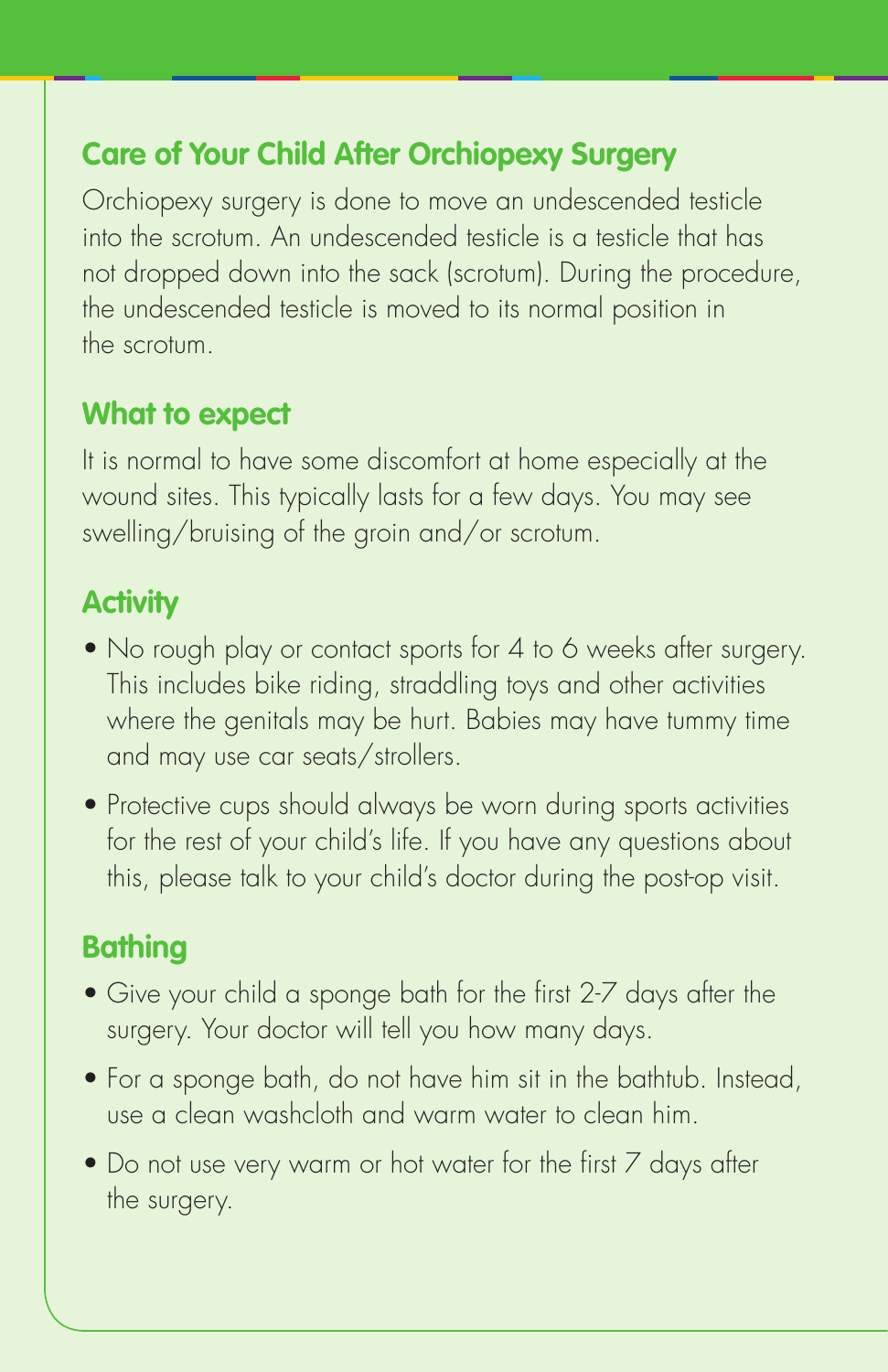- The bandage (if any) can be removed when the child starts normal bathing or when your doctor tells you it can be removed.
- Your child can bathe or shower as normal 7 days after surgery.

#### **Pain/Medications**

- Give your child acetaminophen (such as Tylenol®) as needed for pain.
- For pain that does not go away with plain acetaminophen, give your child acetaminophen (Tylenol®) with codeine or Lortab instead of regular acetaminophen at the next dose (if ordered by your doctor). Your doctor may order Oxycodone or other prescription pain medication. Use as ordered by the doctor.
- Do not give acetaminophen more times than recommended on the bottle or as ordered by the physician.
- Many over-the-counter medications also contain acetaminophen (Tylenol®). Tell your doctor if your child is taking other prescription or over-thecounter medications.
- Your doctor may also order ibuprofen for pain.
- If your doctor ordered antibiotics, please make sure to give your child all of the medicine unless your doctor tells you to stop.
- Give all medications as ordered by your doctor.